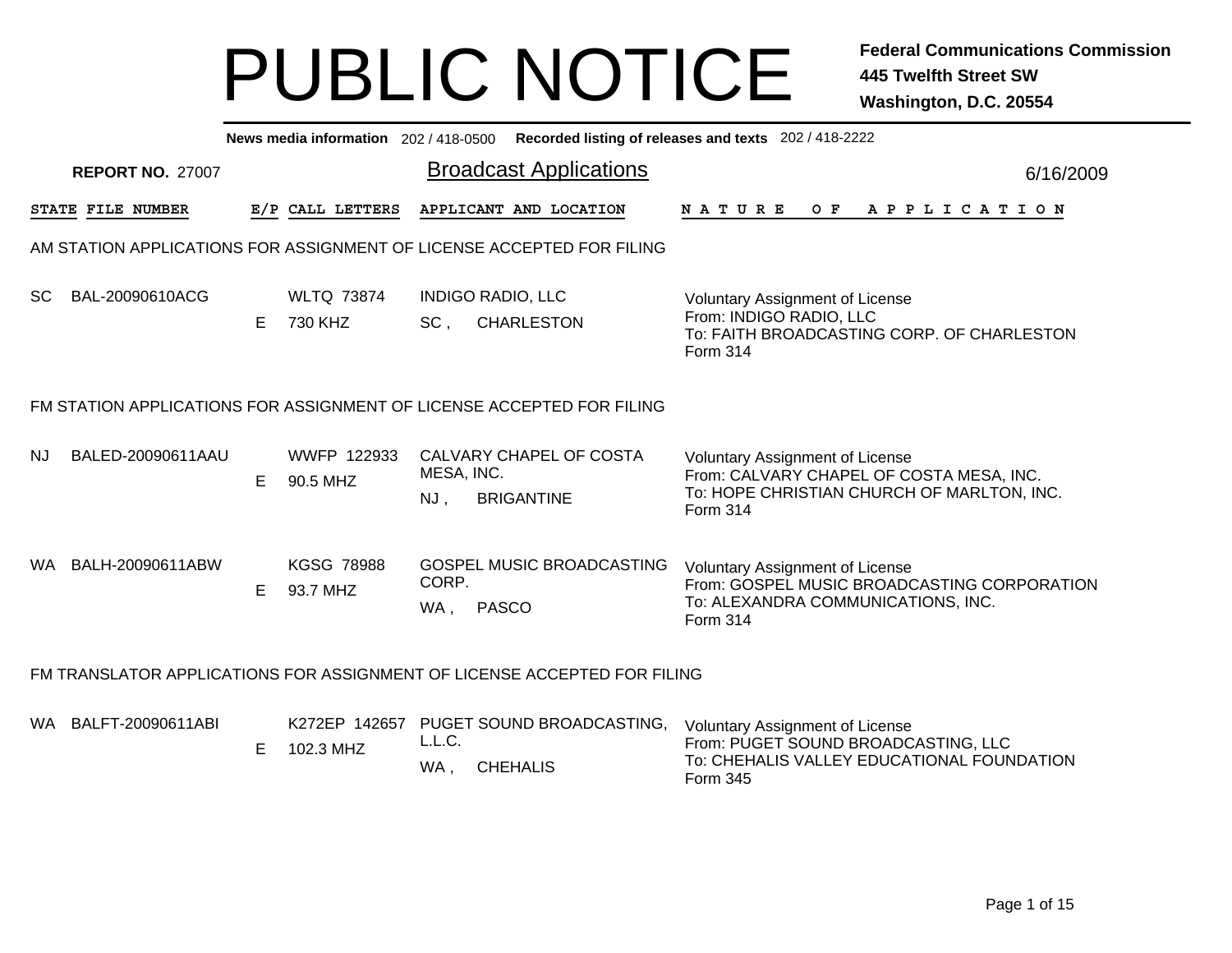|                                                                         | News media information 202 / 418-0500 Recorded listing of releases and texts 202 / 418-2222 |   |                                |             |                                                                                          |                                                                                                             |           |  |  |  |  |  |
|-------------------------------------------------------------------------|---------------------------------------------------------------------------------------------|---|--------------------------------|-------------|------------------------------------------------------------------------------------------|-------------------------------------------------------------------------------------------------------------|-----------|--|--|--|--|--|
|                                                                         | <b>REPORT NO. 27007</b>                                                                     |   |                                |             | <b>Broadcast Applications</b>                                                            |                                                                                                             | 6/16/2009 |  |  |  |  |  |
|                                                                         | STATE FILE NUMBER                                                                           |   | E/P CALL LETTERS               |             | APPLICANT AND LOCATION                                                                   | <b>NATURE</b><br>A P P L I C A T I O N<br>O F                                                               |           |  |  |  |  |  |
|                                                                         |                                                                                             |   |                                |             | TV TRANSLATOR OR LPTV STATION APPLICATIONS FOR ASSIGNMENT OF LICENSE ACCEPTED FOR FILING |                                                                                                             |           |  |  |  |  |  |
| OH.                                                                     | BALTTL-20090610ABK                                                                          | E | <b>WCSN-LP 1105</b><br>CHAN-32 | OH.         | CSN INVESTMENT CO., LLC<br><b>COLUMBUS</b>                                               | <b>Voluntary Assignment of License</b><br>From: CSN INVESTMENT CO., LLC<br>To: COLUMBUS TV, LLC<br>Form 345 |           |  |  |  |  |  |
| DIGITAL AUXILIARY APPLICATIONS FOR AUXILIARY PERMIT ACCEPTED FOR FILING |                                                                                             |   |                                |             |                                                                                          |                                                                                                             |           |  |  |  |  |  |
| MI                                                                      | BXPCDT-20090610ADU                                                                          | Е | CHAN-45                        | $MI$ ,      | WDIV-TV 53114 POST-NEWSWEEK STATIONS,<br>MICHIGAN, INC.<br><b>DETROIT</b>                | CP for auxiliary purposes.                                                                                  |           |  |  |  |  |  |
|                                                                         | DIGITAL TV APPLICATIONS FOR CP EXTENSION ACCEPTED FOR FILING                                |   |                                |             |                                                                                          |                                                                                                             |           |  |  |  |  |  |
| <b>NE</b>                                                               | BEPCDT-20090611ABL                                                                          | Е | <b>KTVG 27220</b><br>CHAN-16   | INC.<br>NE, | HILL BROADCASTING COMPANY,<br><b>GRAND ISLAND</b>                                        | Extension of time to complete digital construction permit:<br>BMPCDT-20090224ACD                            |           |  |  |  |  |  |
| TX                                                                      | BEPCDT-20090611ACB                                                                          | Е | <b>KBMT 10150</b><br>CHAN-12   | INC.<br>TX, | CHANNEL 12 OF BEAUMONT,<br><b>BEAUMONT</b>                                               | Extension of time to complete digital construction permit:<br>BMPCDT-20080616AEJ                            |           |  |  |  |  |  |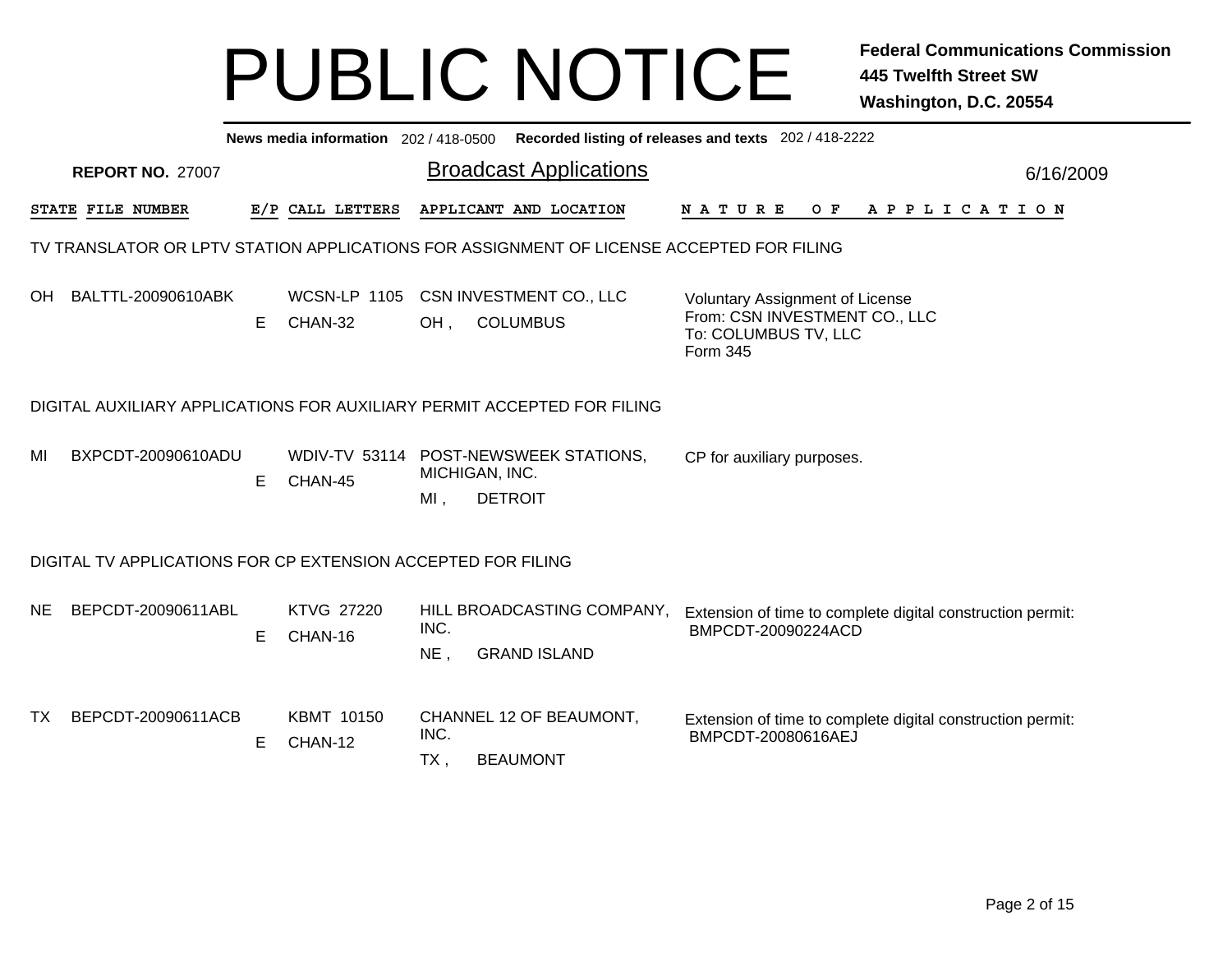|     | News media information 202 / 418-0500 Recorded listing of releases and texts 202 / 418-2222 |    |                              |                                                                                                                                                                  |           |  |  |  |  |  |  |  |
|-----|---------------------------------------------------------------------------------------------|----|------------------------------|------------------------------------------------------------------------------------------------------------------------------------------------------------------|-----------|--|--|--|--|--|--|--|
|     | <b>REPORT NO. 27007</b>                                                                     |    |                              | <b>Broadcast Applications</b>                                                                                                                                    | 6/16/2009 |  |  |  |  |  |  |  |
|     | STATE FILE NUMBER                                                                           |    | E/P CALL LETTERS             | APPLICANT AND LOCATION<br>N A T U R E<br>O F<br>A P P L I C A T I O N                                                                                            |           |  |  |  |  |  |  |  |
|     | DIGITAL TV APPLICATIONS FOR CP EXTENSION ACCEPTED FOR FILING                                |    |                              |                                                                                                                                                                  |           |  |  |  |  |  |  |  |
| SC. | BEPCDT-20090611ACU                                                                          | Е  | <b>WWMB 3133</b><br>CHAN-21  | SAGAMOREHILL OF CAROLINA<br>Extension of time to complete digital construction permit:<br><b>LICENSES LLC</b><br>BMPCDT-20080620ALY<br>$SC$ ,<br><b>FLORENCE</b> |           |  |  |  |  |  |  |  |
|     | DIGITAL TRANSLATOR OR DIGITAL LPTV APPLICATIONS FOR DIGITAL FLASH CUT ACCEPTED FOR FILING   |    |                              |                                                                                                                                                                  |           |  |  |  |  |  |  |  |
| VI  | BDFCDTL-20090611AAN                                                                         | E  | WMNS-LP<br>125735<br>CHAN-22 | V.I. CHRISTIAN MINISTRIES, INC.<br>Minor change of callsign WMNS-LP.<br><b>CHARLOTTE AMALIE</b><br>$VI$ ,                                                        |           |  |  |  |  |  |  |  |
| MN. | BDFCDTL-20090611AAV                                                                         | Е  | K49HE 125747<br>CHAN-49      | <b>COOPERATIVE TELEVISION</b><br>Minor change of callsign K49HE.<br>ASSOCIATION OF SOUTHERN<br><b>MINNESOTA</b><br>MN, ST. JAMES                                 |           |  |  |  |  |  |  |  |
| MN. | BDFCDTL-20090611AAW                                                                         | E. | K44AD 13839<br>CHAN-44       | <b>COOPERATIVE TELEVISION</b><br>Minor change of callsign K44AD.<br><b>ASSOCIATION OF SOUTHERN</b><br><b>MINNESOTA</b><br>ST. JAMES<br>MN,                       |           |  |  |  |  |  |  |  |
| MN. | BDFCDTL-20090611AAX                                                                         | Е  | K21DG 13838<br>CHAN-21       | <b>COOPERATIVE TELEVISION</b><br>Minor change of callsign K21DG.<br>ASSOCIATION OF SOUTHERN<br><b>MINNESOTA</b><br><b>ST. JAMES</b><br>MN,                       |           |  |  |  |  |  |  |  |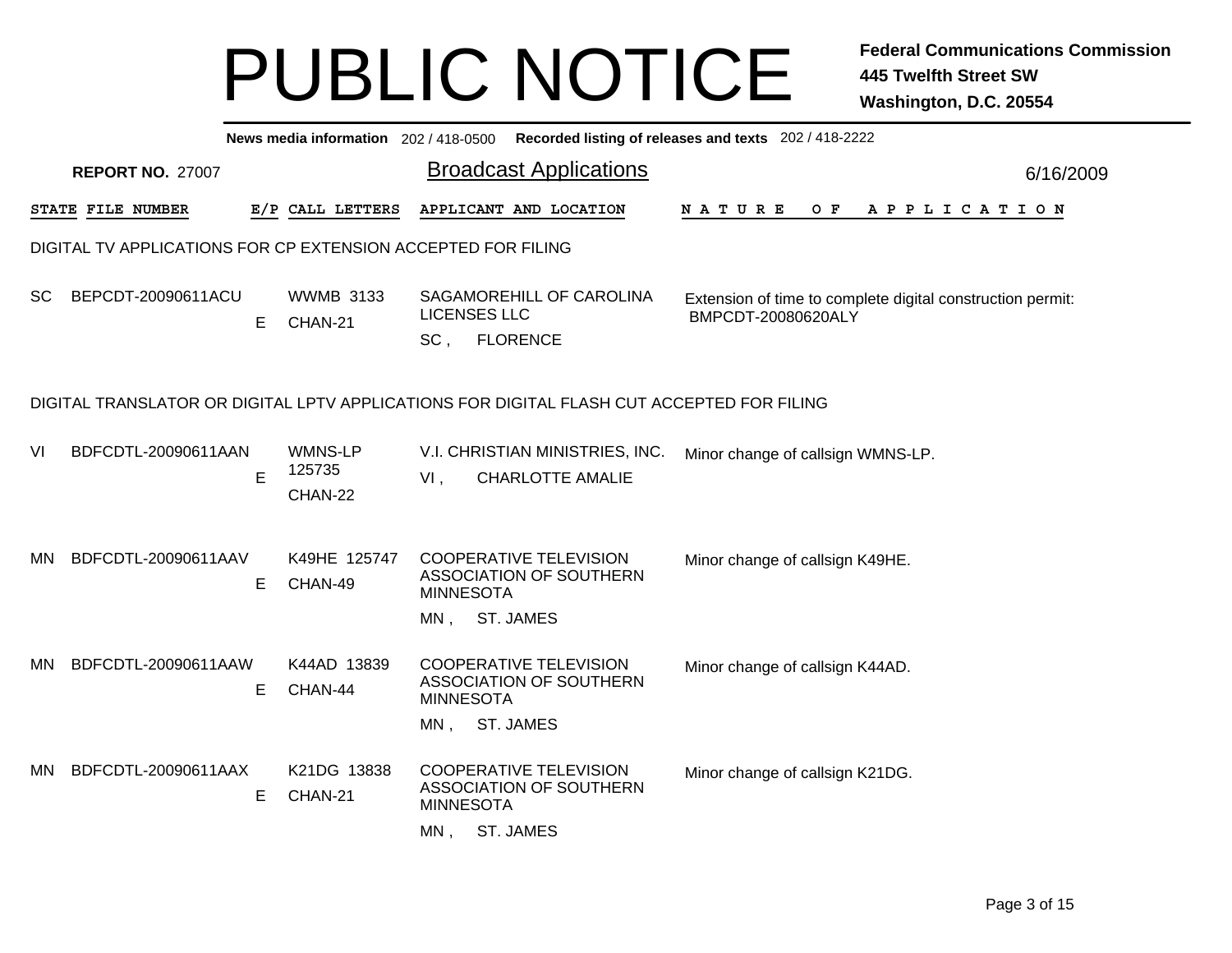|           | News media information 202/418-0500 Recorded listing of releases and texts 202/418-2222 |    |                        |                  |                                                                                           |                                 |                              |           |  |  |  |  |
|-----------|-----------------------------------------------------------------------------------------|----|------------------------|------------------|-------------------------------------------------------------------------------------------|---------------------------------|------------------------------|-----------|--|--|--|--|
|           | <b>REPORT NO. 27007</b>                                                                 |    |                        |                  | <b>Broadcast Applications</b>                                                             |                                 |                              | 6/16/2009 |  |  |  |  |
|           | STATE FILE NUMBER                                                                       |    | E/P CALL LETTERS       |                  | APPLICANT AND LOCATION                                                                    | N A T U R E                     | O F<br>A P P L I C A T I O N |           |  |  |  |  |
|           |                                                                                         |    |                        |                  | DIGITAL TRANSLATOR OR DIGITAL LPTV APPLICATIONS FOR DIGITAL FLASH CUT ACCEPTED FOR FILING |                                 |                              |           |  |  |  |  |
| <b>MN</b> | BDFCDTL-20090611AAZ                                                                     | Е  | K14KE 13840<br>CHAN-14 | <b>MINNESOTA</b> | <b>COOPERATIVE TELEVISION</b><br>ASSOCIATION OF SOUTHERN                                  | Minor change of callsign K14KE. |                              |           |  |  |  |  |
|           |                                                                                         |    |                        | MN.              | ST. JAMES                                                                                 |                                 |                              |           |  |  |  |  |
| CA        | BDFCDTV-20090611ABD                                                                     | Е  | K05EM 8281<br>CHAN-5   | INC.<br>$CA$ ,   | <b>BLUESTONE LICENSE HOLDINGS</b><br><b>PARADISE</b>                                      | Minor change of callsign K05EM. |                              |           |  |  |  |  |
| UT        | BDFCDTT-20090611ACC                                                                     | E  | K20EC 33313<br>CHAN-20 | UT,              | <b>WESTERN KANE COUNTY</b><br>SPECIAL SERVICE DISTRICT #1<br><b>KANAB</b>                 | Minor change of callsign K20EC. |                              |           |  |  |  |  |
| UT        | BDFCDTT-20090611ACD                                                                     | Е  | K32DC 71851<br>CHAN-32 | UT,              | <b>WESTERN KANE COUNTY</b><br><b>SPECIAL SERVICE DISTRICT #1</b><br><b>KANAB</b>          | Minor change of callsign K32DC. |                              |           |  |  |  |  |
| UT        | BDFCDTT-20090611ACF                                                                     | E. | K18DN 33315<br>CHAN-18 | UT,              | <b>WESTERN KANE COUNTY</b><br>SPECIAL SERVICE DISTRICT #1<br><b>KANAB</b>                 | Minor change of callsign K18DN. |                              |           |  |  |  |  |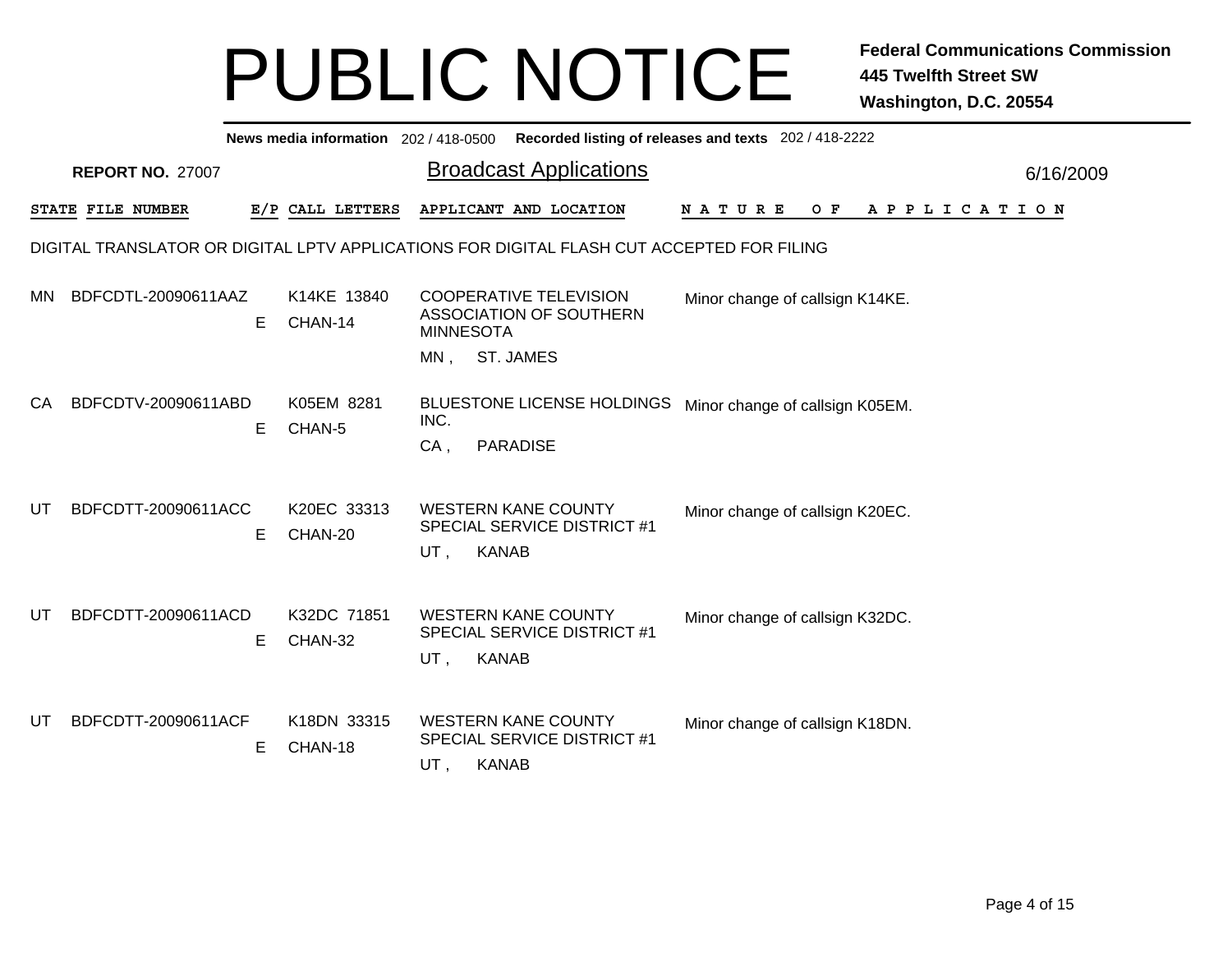|           | News media information 202/418-0500 Recorded listing of releases and texts 202/418-2222   |    |                              |                                   |              |                                                          |                                   |  |  |  |  |     |  |  |  |             |  |           |
|-----------|-------------------------------------------------------------------------------------------|----|------------------------------|-----------------------------------|--------------|----------------------------------------------------------|-----------------------------------|--|--|--|--|-----|--|--|--|-------------|--|-----------|
|           | <b>REPORT NO. 27007</b>                                                                   |    |                              |                                   |              | <b>Broadcast Applications</b>                            |                                   |  |  |  |  |     |  |  |  |             |  | 6/16/2009 |
|           | STATE FILE NUMBER                                                                         |    | E/P CALL LETTERS             |                                   |              | APPLICANT AND LOCATION                                   | NATURE                            |  |  |  |  | O F |  |  |  | APPLICATION |  |           |
|           | DIGITAL TRANSLATOR OR DIGITAL LPTV APPLICATIONS FOR DIGITAL FLASH CUT ACCEPTED FOR FILING |    |                              |                                   |              |                                                          |                                   |  |  |  |  |     |  |  |  |             |  |           |
| UT        | BDFCDTT-20090611ACG                                                                       | Е  | K28IT 125444<br>CHAN-28      | $UT$ ,                            | <b>KANAB</b> | <b>WESTERN KANE COUNTY</b><br><b>SERVICE DISTRICT #1</b> | Minor change of callsign K28IT.   |  |  |  |  |     |  |  |  |             |  |           |
| UT        | BDFCDTT-20090611ACJ                                                                       | E. | K23DP 69169<br>CHAN-23       | UT,                               | <b>KANAB</b> | UNIVERSITY OF UTAH                                       | Minor change of callsign K23DP.   |  |  |  |  |     |  |  |  |             |  |           |
| UT        | BDFCDTV-20090611ACR                                                                       | E. | K02KN 29166<br>CHAN-2        | <b>IRON COUNTY</b><br>UT,         |              | KANARRAVILLE, ETC.                                       | Minor change of callsign K02KN.   |  |  |  |  |     |  |  |  |             |  |           |
| <b>CA</b> | BDFCDTL-20090611ACV                                                                       | E  | KDBK-LP<br>128238<br>CHAN-41 | <b>GROUP, LLC</b><br>CA, CALIENTE |              | <b>VENTURE TECHNOLOGIES</b>                              | Minor change of callsign KDBK-LP. |  |  |  |  |     |  |  |  |             |  |           |
|           | DIGITAL CLASS A TV APPLICATIONS FOR DISPLACEMENT ACCEPTED FOR FILING                      |    |                              |                                   |              |                                                          |                                   |  |  |  |  |     |  |  |  |             |  |           |
| CA.       | BDISDTA-20090611ACQ                                                                       | Е  | KBNT-CA 4035<br>CHAN-25      | CA,                               |              | <b>ENTRAVISION HOLDINGS, LLC</b><br><b>SAN DIEGO</b>     | Minor change of callsign KBNT-CA. |  |  |  |  |     |  |  |  |             |  |           |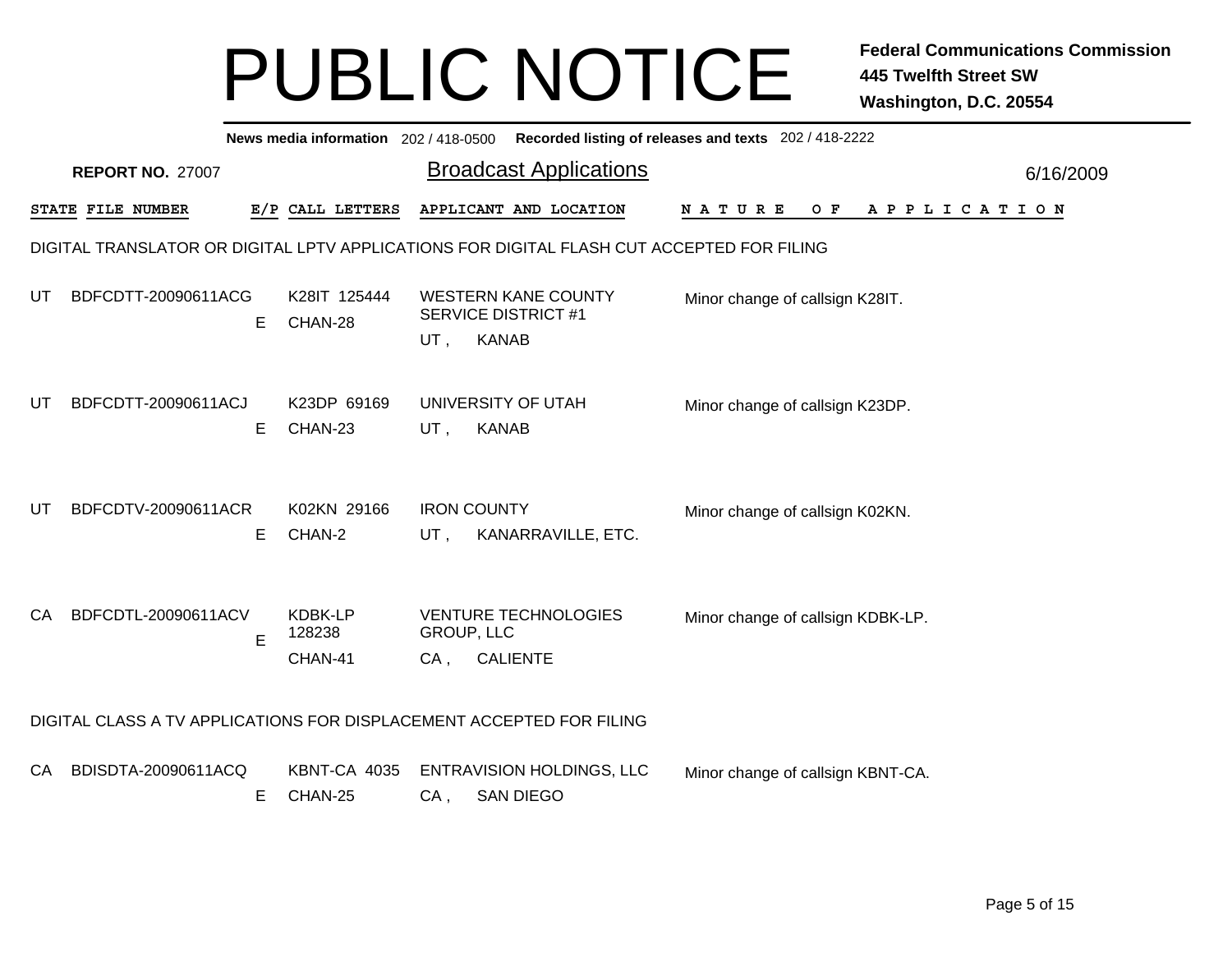|           |                         |    | News media information 202 / 418-0500 |                             |                                                                                      | Recorded listing of releases and texts 202 / 418-2222                                              |           |
|-----------|-------------------------|----|---------------------------------------|-----------------------------|--------------------------------------------------------------------------------------|----------------------------------------------------------------------------------------------------|-----------|
|           | <b>REPORT NO. 27007</b> |    |                                       |                             | <b>Broadcast Applications</b>                                                        |                                                                                                    | 6/16/2009 |
|           | STATE FILE NUMBER       |    | E/P CALL LETTERS                      |                             | APPLICANT AND LOCATION                                                               | N A T U R E<br>O F<br>A P P L I C A T I O N                                                        |           |
|           |                         |    |                                       |                             | DIGITAL TRANSLATOR OR DIGITAL LPTV APPLICATIONS FOR DISPLACEMENT ACCEPTED FOR FILING |                                                                                                    |           |
| ID        | BDISDTL-20090611AAK     | E  | CHAN-32                               | ID,                         | KSVT-LP 28213 SUN VALLEY TELEVISION, LLC.<br><b>KETCHUM</b>                          | Minor change of callsign KSVT-LP.                                                                  |           |
| CA        | BDISDVL-20090611ACZ     | E  | <b>KRVD-LP</b><br>128327<br>CHAN-4    | <b>GROUP, LLC</b><br>$CA$ , | <b>VENTURE TECHNOLOGIES</b><br><b>BANNING</b>                                        | Minor change of callsign KRVD-LP.                                                                  |           |
|           |                         |    |                                       |                             |                                                                                      | DIGITAL TRANSLATOR OR DIGITAL LPTV APPLICATIONS FOR DTV REPLACEMENT TRANSLATOR ACCEPTED FOR FILING |           |
| <b>PA</b> | BDRTCT-20090610AAW      | E. | <b>WQPX 64690</b><br>CHAN-49          | PA,                         | ION MEDIA SCRANTON LICENSE,<br>INC., DEBTOR-IN-POSSESSION<br><b>SCRANTON</b>         | Construction permit for a DTV Replacement Translator for callsign<br>WQPX.                         |           |
| <b>PA</b> | BDRTCT-20090610ABN      | E  | <b>WPXI 73910</b><br>CHAN-33          | WPXI, INC.<br>PA,           | PITTSBURGH                                                                           | Construction permit for a DTV Replacement Translator for callsign WPXI.                            |           |
| PA.       | BDRTCT-20090610ABQ      | Е  | <b>WPXI 73910</b><br>CHAN-23          | WPXI, INC.<br>PA,           | PITTSBURGH                                                                           | Construction permit for a DTV Replacement Translator for callsign WPXI.                            |           |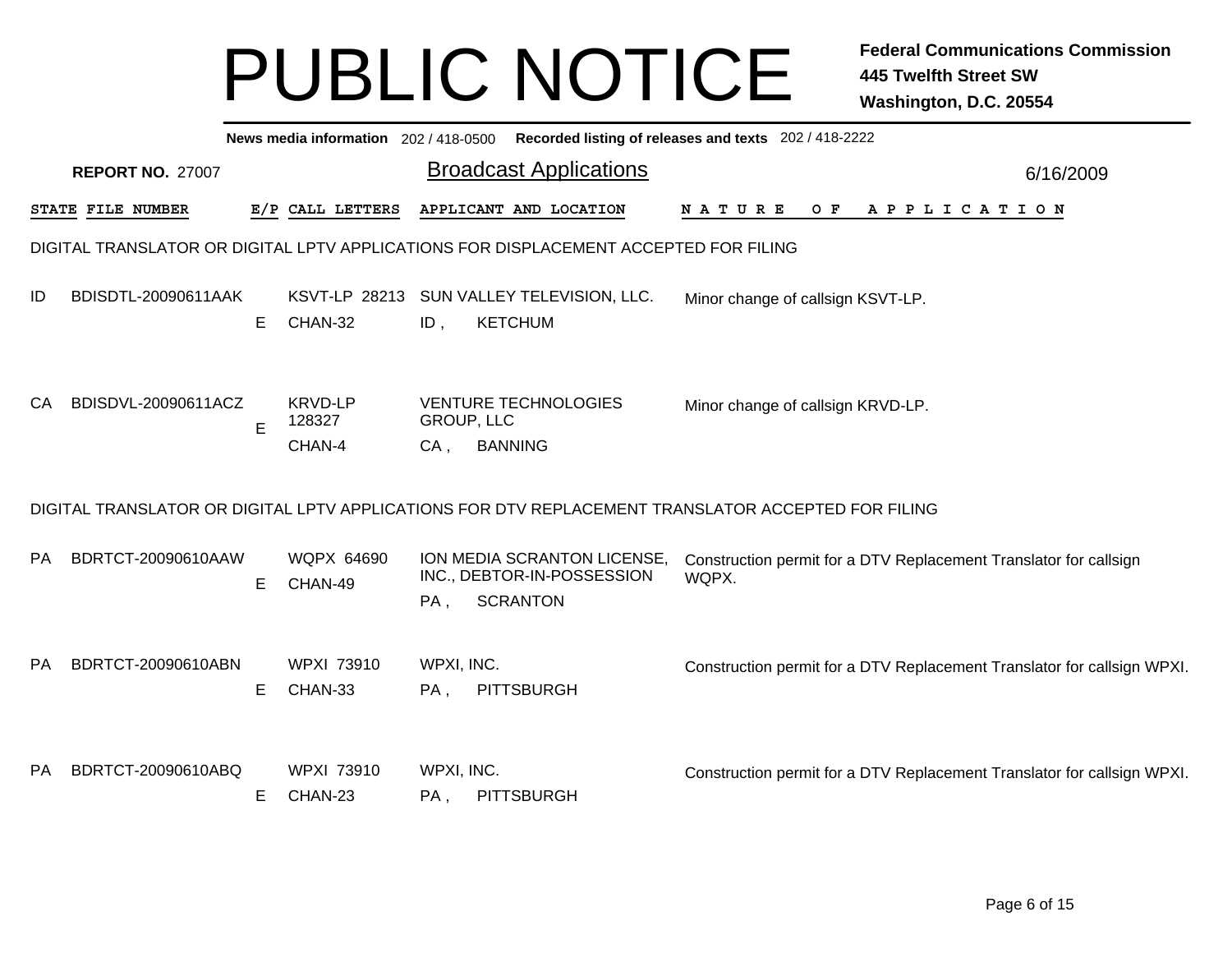|     | News media information 202 / 418-0500<br>Recorded listing of releases and texts 202 / 418-2222 |    |                              |                   |                                                                                          |                                                                                                    |           |  |  |  |  |
|-----|------------------------------------------------------------------------------------------------|----|------------------------------|-------------------|------------------------------------------------------------------------------------------|----------------------------------------------------------------------------------------------------|-----------|--|--|--|--|
|     | <b>REPORT NO. 27007</b>                                                                        |    |                              |                   | <b>Broadcast Applications</b>                                                            |                                                                                                    | 6/16/2009 |  |  |  |  |
|     | STATE FILE NUMBER                                                                              |    | E/P CALL LETTERS             |                   | APPLICANT AND LOCATION                                                                   | <b>NATURE</b><br>O F<br>A P P L I C A T I O N                                                      |           |  |  |  |  |
|     |                                                                                                |    |                              |                   |                                                                                          | DIGITAL TRANSLATOR OR DIGITAL LPTV APPLICATIONS FOR DTV REPLACEMENT TRANSLATOR ACCEPTED FOR FILING |           |  |  |  |  |
| PA. | BDRTCT-20090610ABT                                                                             | E. | <b>WPXI 73910</b><br>CHAN-21 | WPXI, INC.<br>PA, | <b>PITTSBURGH</b>                                                                        | Construction permit for a DTV Replacement Translator for callsign WPXI.                            |           |  |  |  |  |
|     | DIGITAL CLASS A TV APPLICATIONS FOR LICENSE TO COVER ACCEPTED FOR FILING                       |    |                              |                   |                                                                                          |                                                                                                    |           |  |  |  |  |
| IN  | BLDTA-20090611ABQ                                                                              | E. | CHAN-51                      | IN,               | WIWU-CA 29292 INDIANA WESLEYAN UNIVERSITY<br><b>MARION</b>                               | License to cover construction permit no: BDFCDTA-20080804AFJ,<br>callsign WIWU-CA.                 |           |  |  |  |  |
|     |                                                                                                |    |                              |                   | DIGITAL TRANSLATOR OR DIGITAL LPTV APPLICATIONS FOR LICENSE TO COVER ACCEPTED FOR FILING |                                                                                                    |           |  |  |  |  |
| WA. | BLDTT-20090610ACB                                                                              | E. | K54GS 66788<br>CHAN-49       | WA,               | KIRO-TV, INC.<br>PUYALLUP                                                                | License to cover construction permit no: BDFCDTT-20060919AAD,<br>callsign K54GS.                   |           |  |  |  |  |
| NC. | BLDTT-20090610ACD                                                                              | E. | W06AI 53891<br>CHAN-42       | NC,               | WSOC TELEVISION, INC.<br><b>MARION</b>                                                   | License to cover construction permit no: BDISDTT-20090107AGR,<br>callsign W06AI.                   |           |  |  |  |  |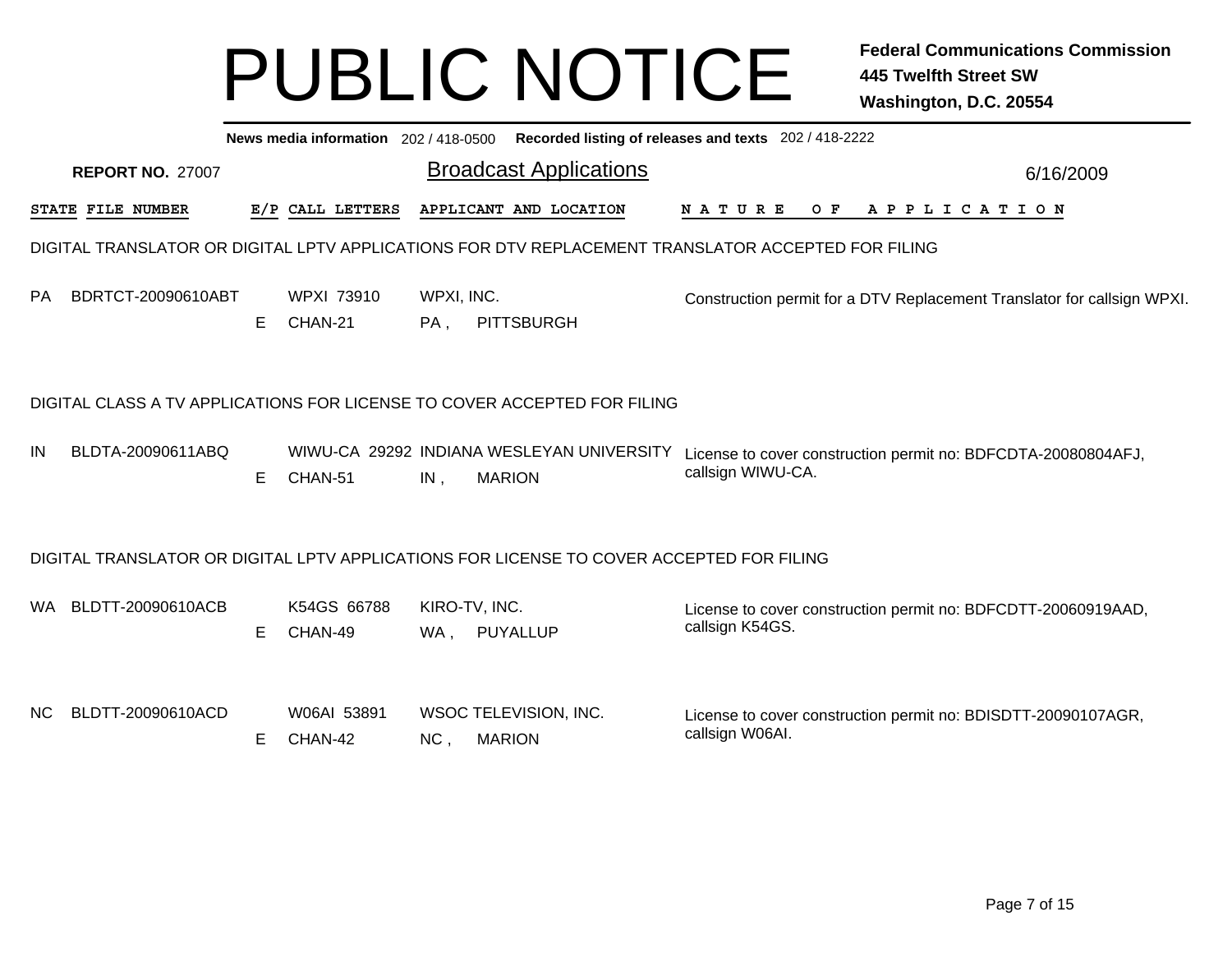|                                                                       | News media information 202 / 418-0500 Recorded listing of releases and texts 202 / 418-2222 |    |                           |                      |                                                                                          |                                                                                    |  |  |  |  |
|-----------------------------------------------------------------------|---------------------------------------------------------------------------------------------|----|---------------------------|----------------------|------------------------------------------------------------------------------------------|------------------------------------------------------------------------------------|--|--|--|--|
| <b>Broadcast Applications</b><br><b>REPORT NO. 27007</b><br>6/16/2009 |                                                                                             |    |                           |                      |                                                                                          |                                                                                    |  |  |  |  |
|                                                                       | STATE FILE NUMBER                                                                           |    | E/P CALL LETTERS          |                      | APPLICANT AND LOCATION                                                                   | N A T U R E<br>O F<br>A P P L I C A T I O N                                        |  |  |  |  |
|                                                                       |                                                                                             |    |                           |                      | DIGITAL TRANSLATOR OR DIGITAL LPTV APPLICATIONS FOR LICENSE TO COVER ACCEPTED FOR FILING |                                                                                    |  |  |  |  |
| UT                                                                    | BLDTT-20090611AAC                                                                           | E. | K24II-D 167639<br>CHAN-24 | UT,                  | <b>WESTERN KANE COUNTY</b><br><b>SPECIAL SERVICE DISTRICT #1</b><br><b>KANAB</b>         | License to cover construction permit no: BDCCDTT-20071003ACU,<br>callsign K24II-D. |  |  |  |  |
| WA.                                                                   | BLDTT-20090611AAF                                                                           | E. | K30FL 66787<br>CHAN-30    | KIRO-TV, INC.<br>WA. | PORT ANGELES                                                                             | License to cover construction permit no: BDFCDTT-20060919AAE,<br>callsign K30FL.   |  |  |  |  |
| WY                                                                    | BLDTT-20090611ACH                                                                           | E. | CHAN-42                   | WY,                  | K42HY-D 167613 CENTRAL WYOMING COLLEGE<br><b>RAWLINGS</b>                                | License to cover construction permit no: BDCCDTT-20061020ADF,<br>callsign K42HY-D. |  |  |  |  |
| WY                                                                    | BLDTT-20090611ACI                                                                           | E. | CHAN-41                   | WY.                  | K41KH-D 167611 CENTRAL WYOMING COLLEGE<br><b>TETON VILLAGE</b>                           | License to cover construction permit no: BDCCDTT-20061020ADC,<br>callsign K41KH-D. |  |  |  |  |
| UT                                                                    | BLDTT-20090611ACL                                                                           | E. | K26EA 29163<br>CHAN-26    | UT.                  | <b>IRON COUNTY</b><br>MILFORD, ETC.                                                      | License to cover construction permit no: BMPDTT-20080131AQP,<br>callsign K26EA.    |  |  |  |  |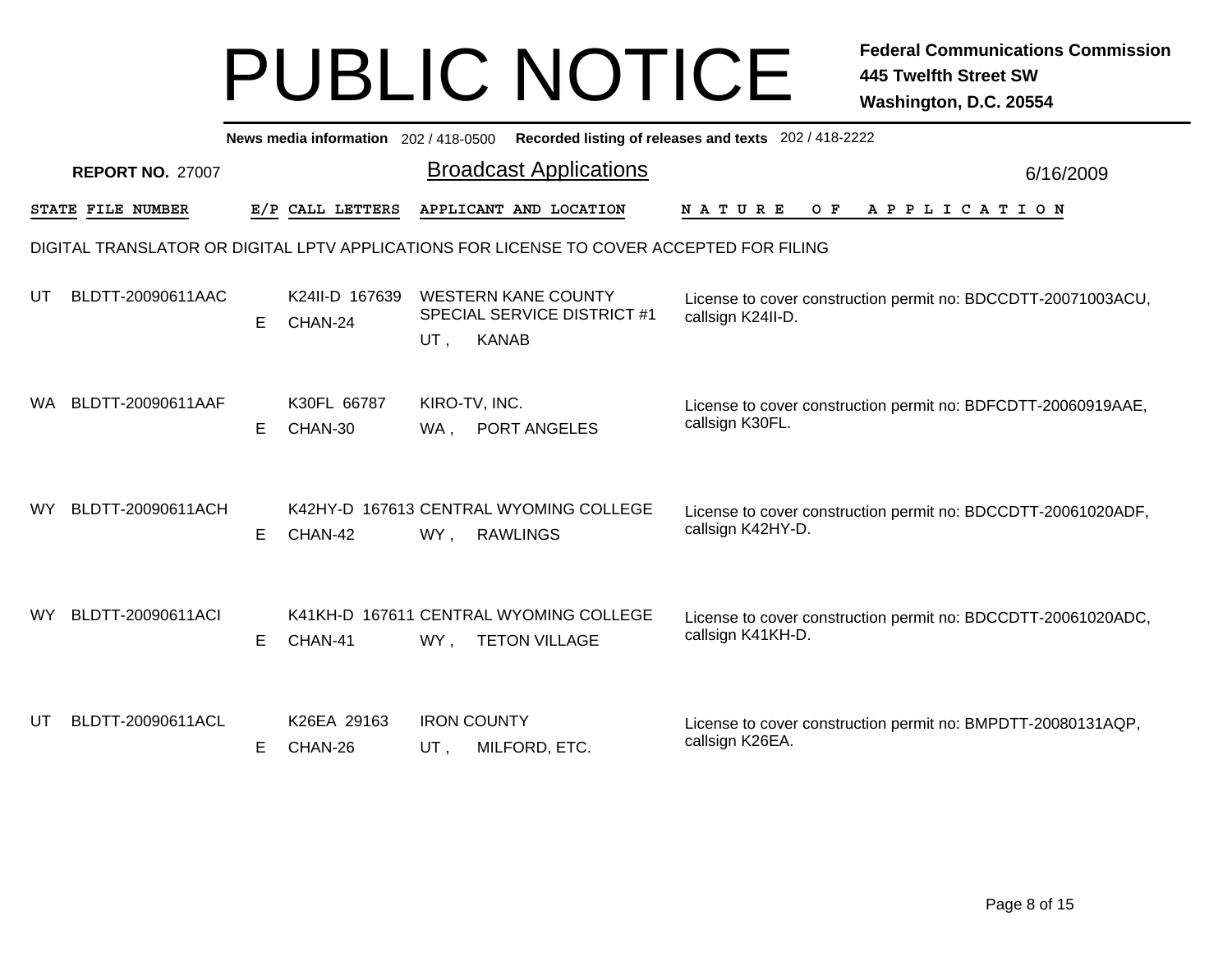|     | News media information 202 / 418-0500 Recorded listing of releases and texts 202 / 418-2222 |    |                          |                                                                                                       |                                                              |  |  |  |  |  |  |
|-----|---------------------------------------------------------------------------------------------|----|--------------------------|-------------------------------------------------------------------------------------------------------|--------------------------------------------------------------|--|--|--|--|--|--|
|     | <b>REPORT NO. 27007</b>                                                                     |    |                          | <b>Broadcast Applications</b>                                                                         | 6/16/2009                                                    |  |  |  |  |  |  |
|     | STATE FILE NUMBER                                                                           |    | E/P CALL LETTERS         | APPLICANT AND LOCATION<br><b>NATURE</b>                                                               | A P P L I C A T I O N<br>O F                                 |  |  |  |  |  |  |
|     |                                                                                             |    |                          | DIGITAL TV APPLICATIONS FOR LICENSE TO COVER ACCEPTED FOR FILING                                      |                                                              |  |  |  |  |  |  |
| NE. | BLCDT-20090603AGA                                                                           | E  | KHGI-DT 21160<br>CHAN-13 | PAPPAS TELECASTING OF<br>CENTRAL NEBRASKA, L.P. (DE<br>callsign KHGI-TV.<br>LTD P/SHIP)               | License to cover construction permit no: BMPCDT-20090122ABI, |  |  |  |  |  |  |
|     |                                                                                             |    |                          | <b>KEARNEY</b><br>$NE$ ,                                                                              |                                                              |  |  |  |  |  |  |
| NE. | BLCDT-20090604ABL                                                                           | E. | CHAN-6                   | KWNB-DT 21162 PAPPAS TELECASTING OF<br>CENTRAL NEBRASKA, L.P. (DE<br>callsign KWNB-TV.<br>LTD P/SHIP) | License to cover construction permit no: BMPCDT-20090204AAH, |  |  |  |  |  |  |
|     |                                                                                             |    |                          | $NE$ .<br><b>HAYES CENTER</b>                                                                         |                                                              |  |  |  |  |  |  |
| PR. | BLCDT-20090610ABG                                                                           | E  | CHAN-18                  | WECN-DT 19561 ENCUENTRO CHRISTIAN<br><b>NETWORK</b><br>callsign WECN.<br><b>NARANJITO</b><br>PR,      | License to cover construction permit no: BMPCDT-20090318ABI, |  |  |  |  |  |  |
|     |                                                                                             |    |                          |                                                                                                       |                                                              |  |  |  |  |  |  |
| PR. | BLCDT-20090610ABH                                                                           | E. | CHAN-33                  | WRUA-DT 15320 EASTERN TELEVISION<br><b>CORPORATION</b><br>callsign WRUA.<br><b>FAJARDO</b><br>PR,     | License to cover construction permit no: BMPCDT-20080902ABJ, |  |  |  |  |  |  |
| TX. | BLCDT-20090610ACH                                                                           | E. | CHAN-12                  | KBMT-DT 10150 CHANNEL 12 OF BEAUMONT,<br>INC.<br>callsign KBMT.<br><b>BEAUMONT</b><br>$TX$ ,          | License to cover construction permit no: BMPCDT-20090428AAQ, |  |  |  |  |  |  |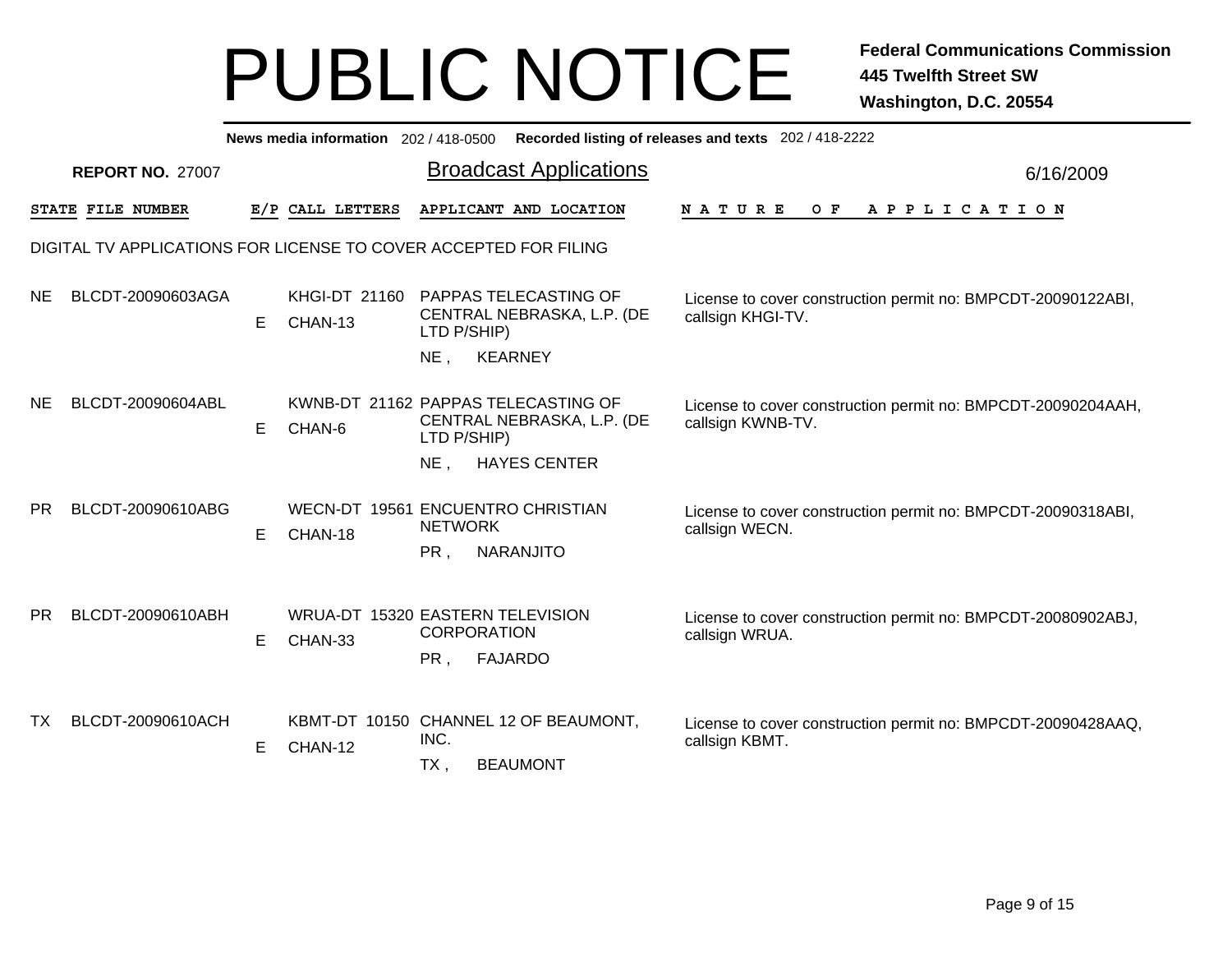|     | News media information 202/418-0500<br>Recorded listing of releases and texts 202 / 418-2222 |   |                                   |                          |                                                             |                                                                                   |           |  |  |  |  |
|-----|----------------------------------------------------------------------------------------------|---|-----------------------------------|--------------------------|-------------------------------------------------------------|-----------------------------------------------------------------------------------|-----------|--|--|--|--|
|     | <b>REPORT NO. 27007</b>                                                                      |   |                                   |                          | <b>Broadcast Applications</b>                               |                                                                                   | 6/16/2009 |  |  |  |  |
|     | STATE FILE NUMBER                                                                            |   | E/P CALL LETTERS                  |                          | APPLICANT AND LOCATION                                      | <b>NATURE</b><br>O F<br>A P P L I C A T I O N                                     |           |  |  |  |  |
|     | DIGITAL TV APPLICATIONS FOR LICENSE TO COVER ACCEPTED FOR FILING                             |   |                                   |                          |                                                             |                                                                                   |           |  |  |  |  |
| OK. | BLCDT-20090611AAE                                                                            | Е | <b>KSBI-DT 38214</b><br>CHAN-51   | INC.<br>OK.              | FAMILY BROADCASTING GROUP,<br><b>OKLAHOMA CITY</b>          | License to cover construction permit no: BPCDT-19991028AFH,<br>callsign KSBI.     |           |  |  |  |  |
| MI  | BLEDT-20090611AAH                                                                            | Е | WCML-DT 9917<br>CHAN-24           | <b>UNIVERSITY</b><br>MI. | <b>CENTRAL MICHIGAN</b><br><b>ALPENA</b>                    | License to cover construction permit no: BPEDT-20080222ABH,<br>callsign WCML.     |           |  |  |  |  |
| MI  | BLEDT-20090611AAJ                                                                            | E | WCMU-DT 9908<br>CHAN-26           | <b>UNIVERSITY</b><br>MI. | <b>CENTRAL MICHIGAN</b><br>MOUNT PLEASANT                   | License to cover construction permit no: BMPEDT-20080619AFX,<br>callsign WCMU-TV. |           |  |  |  |  |
| WI  | BLCDT-20090611AAL                                                                            | E | <b>WAOW-DT</b><br>64546<br>CHAN-9 | WI,                      | WAOW-WYOW TELEVISION, INC.<br>WAUSAU                        | License to cover construction permit no: BPCDT-20090409ADU,<br>callsign WAOW-TV.  |           |  |  |  |  |
| CO. | BLCDT-20090611AAQ                                                                            | Е | CHAN-35                           | CO <sub>1</sub>          | KCNC-DT 47903 CBS TELEVISION STATIONS INC.<br><b>DENVER</b> | License to cover construction permit no: BPCDT-20080616ABP,<br>callsign KCNC-TV.  |           |  |  |  |  |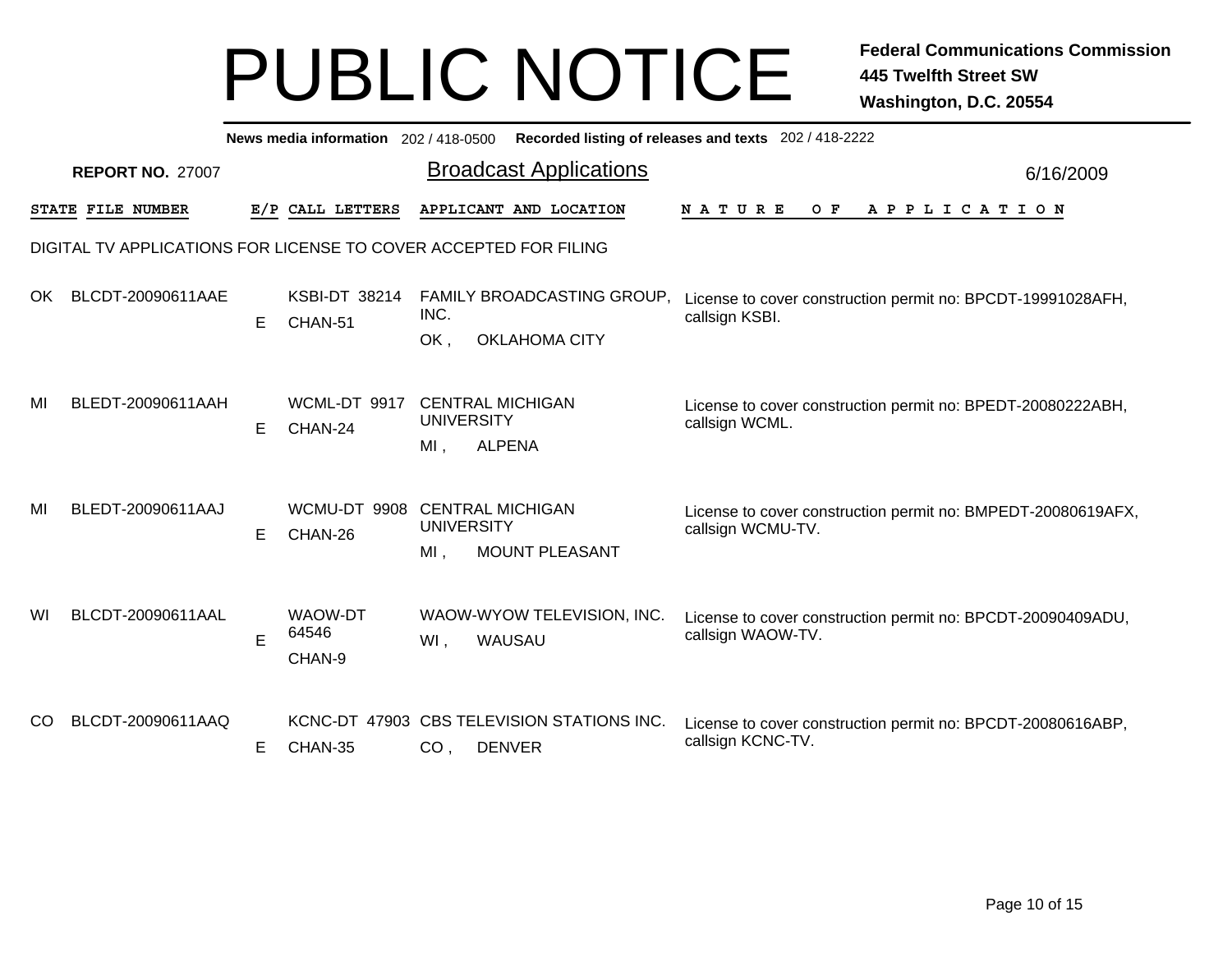|     | News media information 202 / 418-0500 Recorded listing of releases and texts 202 / 418-2222 |    |                                |                                                                                     |                                                                                  |  |  |  |  |  |  |  |
|-----|---------------------------------------------------------------------------------------------|----|--------------------------------|-------------------------------------------------------------------------------------|----------------------------------------------------------------------------------|--|--|--|--|--|--|--|
|     | <b>REPORT NO. 27007</b>                                                                     |    |                                | <b>Broadcast Applications</b>                                                       | 6/16/2009                                                                        |  |  |  |  |  |  |  |
|     | STATE FILE NUMBER                                                                           |    | E/P CALL LETTERS               | APPLICANT AND LOCATION                                                              | <b>NATURE</b><br>O F<br>A P P L I C A T I O N                                    |  |  |  |  |  |  |  |
|     |                                                                                             |    |                                | DIGITAL TV APPLICATIONS FOR LICENSE TO COVER ACCEPTED FOR FILING                    |                                                                                  |  |  |  |  |  |  |  |
| OH. | BLEDT-20090611ABH                                                                           | Е  | WVIZ-DT 18753<br>CHAN-26       | <b>IDEASTREAM</b><br>OH,<br><b>CLEVELAND</b>                                        | License to cover construction permit no: BMPEDT-20080620AAF,<br>callsign WVIZ.   |  |  |  |  |  |  |  |
| FL. | BLEDT-20090611ABR                                                                           | E  | CHAN-20                        | WLRN-DT 66358 THE SCHOOL BOARD OF MIAMI -<br>DADE COUNTY, FL<br><b>MIAMI</b><br>FL, | License to cover construction permit no: BPEDT-20080609AAM,<br>callsign WLRN-TV. |  |  |  |  |  |  |  |
|     |                                                                                             |    |                                | FM STATION APPLICATIONS FOR LICENSE TO COVER ACCEPTED FOR FILING                    |                                                                                  |  |  |  |  |  |  |  |
| MS  | BLED-20090611AAS                                                                            | E. | <b>WAQB 1542</b><br>90.9 MHZ   | <b>AMERICAN FAMILY</b><br><b>ASSOCIATION</b><br><b>TUPELO</b><br>$MS$ ,             | License to cover.                                                                |  |  |  |  |  |  |  |
| NC. | BLH-20090611ABC                                                                             | E  | <b>WFXC 36952</b><br>107.1 MHZ | RADIO ONE LICENSES, LLC<br><b>DURHAM</b><br>NC,                                     | License to cover.                                                                |  |  |  |  |  |  |  |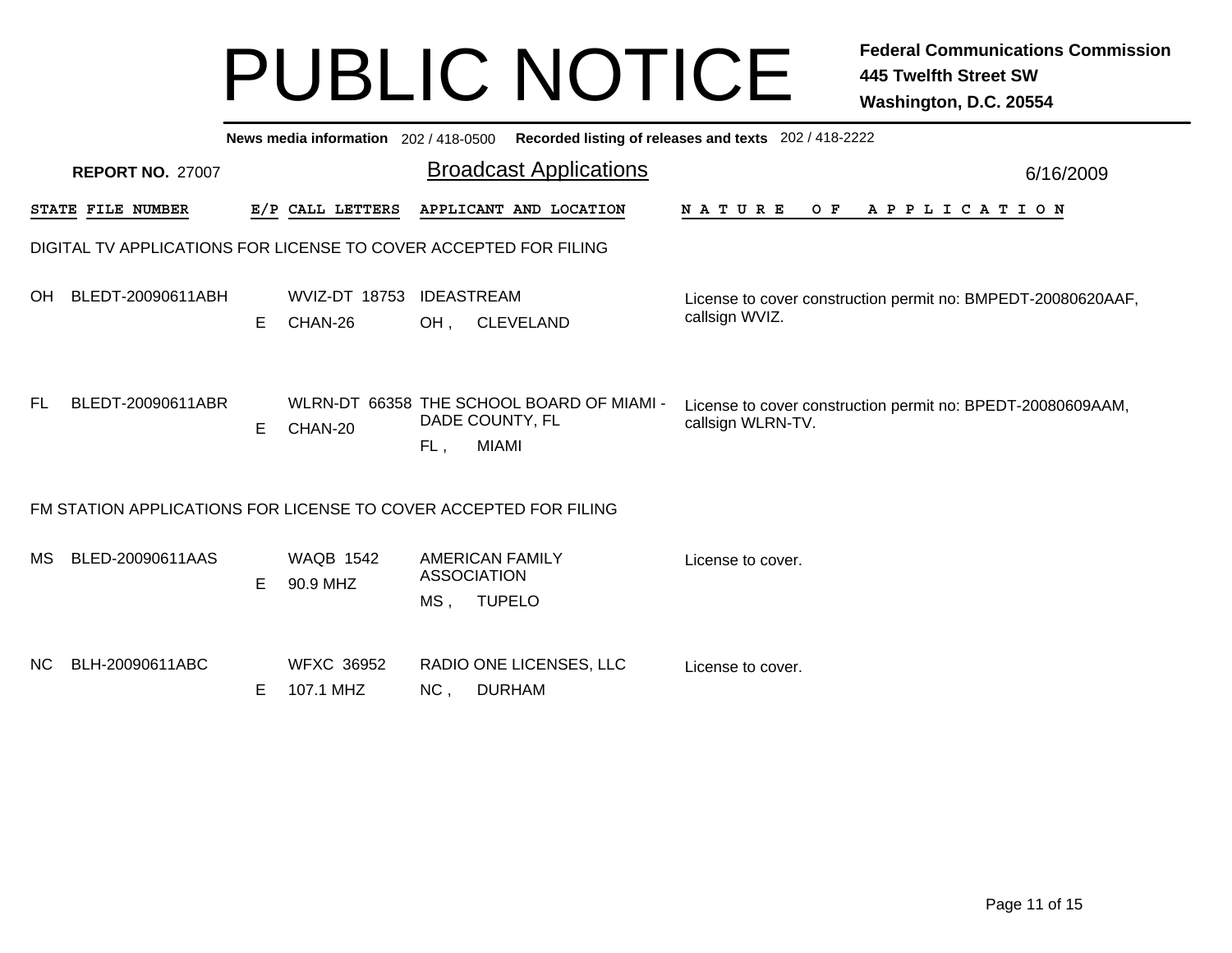|           | Recorded listing of releases and texts 202 / 418-2222<br>News media information 202/418-0500 |    |                               |        |                                                                                           |                                                                                                                                      |           |  |  |  |  |
|-----------|----------------------------------------------------------------------------------------------|----|-------------------------------|--------|-------------------------------------------------------------------------------------------|--------------------------------------------------------------------------------------------------------------------------------------|-----------|--|--|--|--|
|           | <b>REPORT NO. 27007</b>                                                                      |    |                               |        | <b>Broadcast Applications</b>                                                             |                                                                                                                                      | 6/16/2009 |  |  |  |  |
|           | STATE FILE NUMBER                                                                            |    | E/P CALL LETTERS              |        | APPLICANT AND LOCATION                                                                    | O F<br>A P P L I C A T I O N<br>N A T U R E                                                                                          |           |  |  |  |  |
|           |                                                                                              |    |                               |        | FM STATION APPLICATIONS FOR MAJOR MODIFICATION TO A LICENSED FACILITY ACCEPTED FOR FILING |                                                                                                                                      |           |  |  |  |  |
| NY.       | BMJPED-20071022AEF                                                                           | E. | <b>WIRQ 71611</b><br>90.9 MHZ |        | <b>WEST IRONDEQUOIT CENTRAL</b><br><b>SCHOOL DISTRICT</b>                                 | Major change in licensed facilities.                                                                                                 |           |  |  |  |  |
|           |                                                                                              |    |                               | $NY$ , | <b>ROCHESTER</b>                                                                          | Petitions to deny must be on file no later than 30 days from the date of<br>this public notice accepting the application for filing. |           |  |  |  |  |
|           | AM STATION APPLICATIONS FOR MINOR AMENDMENT TO A CONSTRUCTION PERMIT RECEIVED                |    |                               |        |                                                                                           |                                                                                                                                      |           |  |  |  |  |
| NC.       | BP-20080801AST                                                                               | Е  | <b>WFGW 5972</b><br>1010 KHZ  | CORP.  | <b>BLUE RIDGE BROADCASTING</b>                                                            | Engineering Amendment filed 06/11/2009                                                                                               |           |  |  |  |  |
|           |                                                                                              |    |                               | NC,    | <b>BLACK MOUNTAIN</b>                                                                     |                                                                                                                                      |           |  |  |  |  |
|           |                                                                                              |    |                               |        | AM STATION APPLICATIONS FOR MINOR CHANGE TO A LICENSED FACILITY ACCEPTED FOR FILING       |                                                                                                                                      |           |  |  |  |  |
| <b>PR</b> | BP-20090611AAD                                                                               |    | WISO 61147                    |        | WIFREDO G. BLANCO PI                                                                      | Minor change in licensed facilities.                                                                                                 |           |  |  |  |  |
|           |                                                                                              | E. | 1260 KHZ                      | PR,    | <b>PONCE</b>                                                                              |                                                                                                                                      |           |  |  |  |  |
|           | FM STATION APPLICATIONS FOR MINOR CHANGE TO A LICENSED FACILITY ACCEPTED FOR FILING          |    |                               |        |                                                                                           |                                                                                                                                      |           |  |  |  |  |
| MI        | BPED-20090611ADA                                                                             |    | WJOM 121794                   |        | MICHIGAN COMMUNITY RADIO                                                                  | Minor change in licensed facilities.                                                                                                 |           |  |  |  |  |
|           |                                                                                              | E. | 88.5 MHZ                      | MI,    | <b>EAGLE</b>                                                                              |                                                                                                                                      |           |  |  |  |  |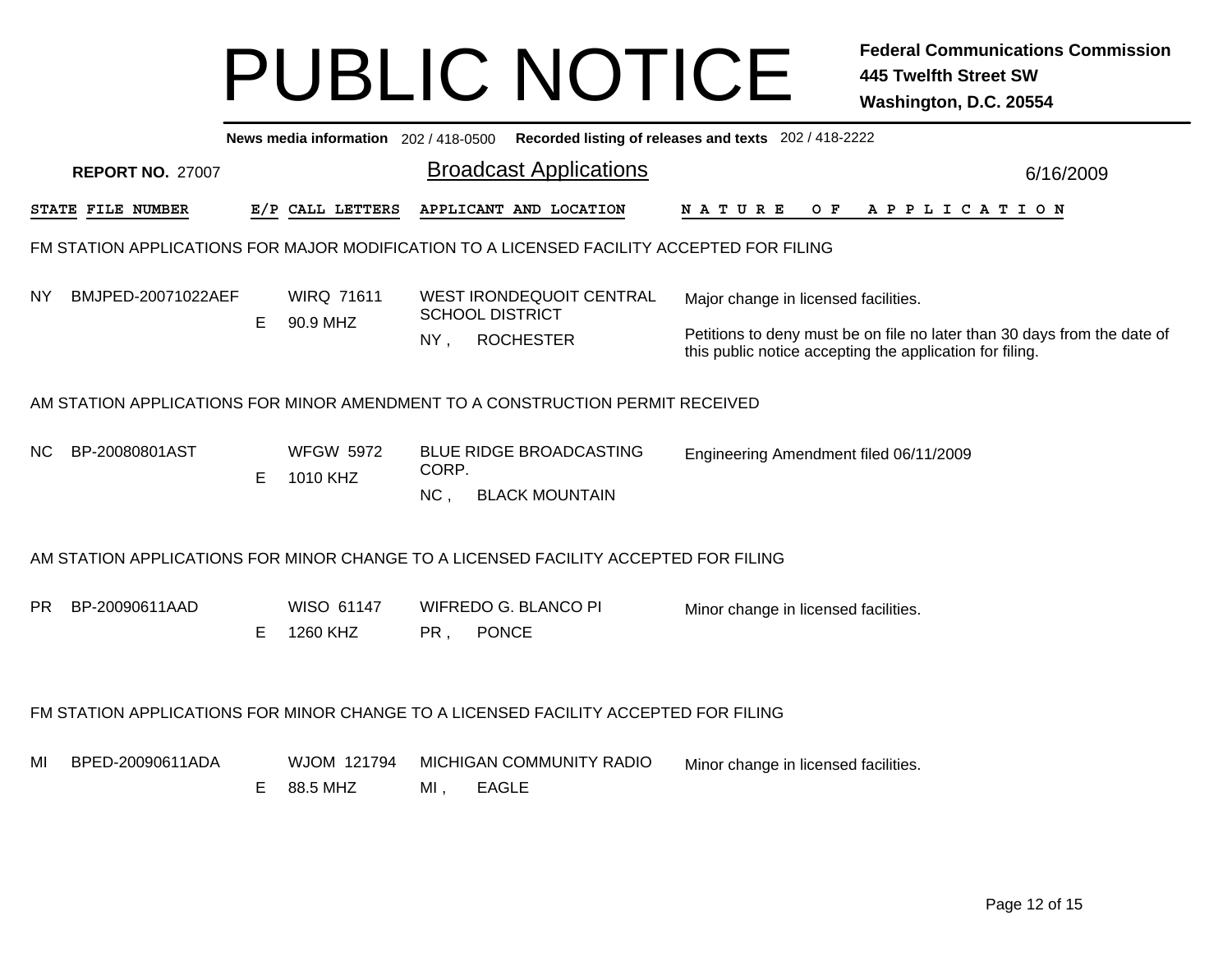|                                                                                             | News media information 202 / 418-0500 Recorded listing of releases and texts 202 / 418-2222 |   |                                            |                               |                                               |               |     |                                                       |  |  |
|---------------------------------------------------------------------------------------------|---------------------------------------------------------------------------------------------|---|--------------------------------------------|-------------------------------|-----------------------------------------------|---------------|-----|-------------------------------------------------------|--|--|
| <b>REPORT NO. 27007</b>                                                                     |                                                                                             |   |                                            | <b>Broadcast Applications</b> |                                               | 6/16/2009     |     |                                                       |  |  |
|                                                                                             | STATE FILE NUMBER                                                                           |   | E/P CALL LETTERS                           |                               | APPLICANT AND LOCATION                        | <b>NATURE</b> | O F | A P P L I C A T I O N                                 |  |  |
| FM TRANSLATOR APPLICATIONS FOR MINOR CHANGE TO A LICENSED FACILITY ACCEPTED FOR FILING      |                                                                                             |   |                                            |                               |                                               |               |     |                                                       |  |  |
| NС                                                                                          | BPFT-20090611AAT                                                                            | Е | W226BH 78856<br>103.3 MHZ                  | NC,                           | WISDOM, LLC<br><b>BELMONT</b>                 |               |     | Minor change in licensed facilities, callsign W226BH. |  |  |
| OH                                                                                          | BPFT-20090611ABV                                                                            | E | W216AH 2929<br>91.1 MHZ                    | $OH$ ,                        | MANSFIELD CHRISTIAN SCHOOL<br><b>ASHLAND</b>  |               |     | Minor change in licensed facilities, callsign W216AH. |  |  |
| FL.                                                                                         | BPFT-20090611ACK                                                                            | Е | W274BB 142441 CENTRAL FLORIDA<br>102.7 MHZ | INC.<br>FL,                   | EDUCATIONAL FOUNDATION,<br><b>HAINES CITY</b> |               |     | Minor change in licensed facilities, callsign W274BB. |  |  |
| AM STATION APPLICATIONS FOR MINOR MODIFICATION TO A CONSTRUCTION PERMIT ACCEPTED FOR FILING |                                                                                             |   |                                            |                               |                                               |               |     |                                                       |  |  |
| AR                                                                                          | BMP-20090610ACF                                                                             |   | NEW 161393                                 |                               | <b>JOEL J. KINLOW</b>                         | Mod of CP     |     |                                                       |  |  |

AR, , PINE BLUFF E 1190 KHZ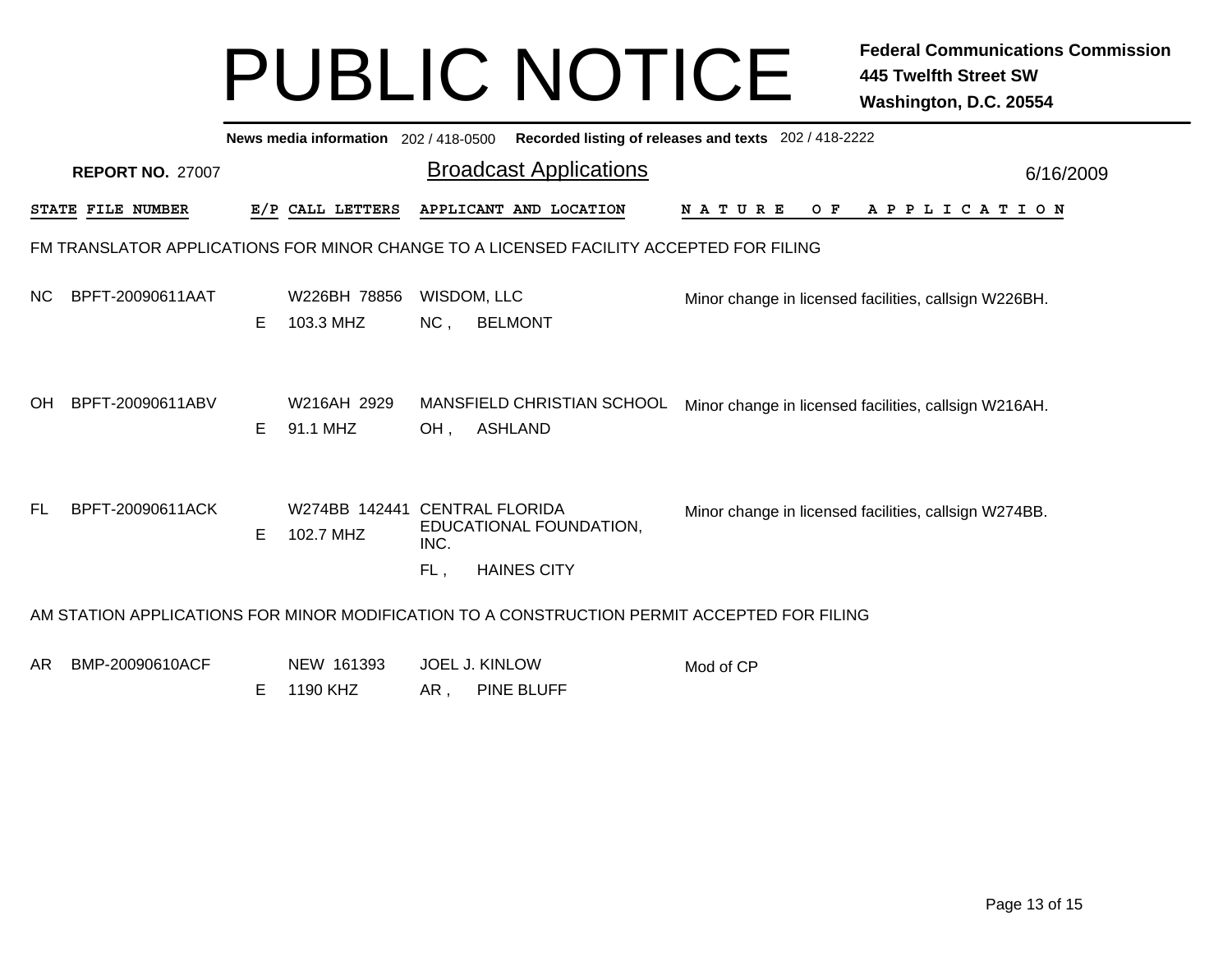| Recorded listing of releases and texts 202 / 418-2222<br>News media information 202 / 418-0500 |                         |    |                                               |                      |                                                                                                                |                                                                         |  |     |  |  |  |                       |
|------------------------------------------------------------------------------------------------|-------------------------|----|-----------------------------------------------|----------------------|----------------------------------------------------------------------------------------------------------------|-------------------------------------------------------------------------|--|-----|--|--|--|-----------------------|
|                                                                                                | <b>REPORT NO. 27007</b> |    |                                               |                      | <b>Broadcast Applications</b>                                                                                  |                                                                         |  |     |  |  |  | 6/16/2009             |
|                                                                                                | STATE FILE NUMBER       |    | E/P CALL LETTERS                              |                      | APPLICANT AND LOCATION                                                                                         | <b>NATURE</b>                                                           |  | O F |  |  |  | A P P L I C A T I O N |
| <b>FILING</b>                                                                                  |                         |    |                                               |                      | DIGITAL TRANSLATOR OR DIGITAL LPTV APPLICATIONS FOR MINOR MODIFICATION TO A CONSTRUCTION PERMIT ACCEPTED FOR   |                                                                         |  |     |  |  |  |                       |
| ΤN                                                                                             | BMPDTL-20090611ACM      | E  | WJDE-LD<br>168246<br>CHAN-31                  | $TN$ ,               | <b>SOUTH CENTRAL</b><br><b>COMMUNICATIONS</b><br><b>CORPORATION</b><br><b>NASHVILLE</b>                        | Modification of construction permit file number<br>BMPDTL-20090504AAW.  |  |     |  |  |  |                       |
|                                                                                                | <b>GRANT RESCINDED</b>  |    |                                               |                      | DIGITAL TRANSLATOR OR DIGITAL LPTV APPLICATIONS FOR MINOR MODIFICATION TO A CONSTRUCTION PERMIT APPLICATION    |                                                                         |  |     |  |  |  |                       |
| CA.                                                                                            | BMPDTL-20090608ABS      | E. | KEDD-LP 56793 ROBERT D. ADELMAN<br>CHAN-50    | $CA$ ,               | <b>LANCASTER</b>                                                                                               | Modification of construction permit file number<br>BDFCDTL-20060809ALC. |  |     |  |  |  |                       |
|                                                                                                |                         |    |                                               |                      | LOW POWER FM APPLICATIONS FOR MINOR MODIFICATION TO A CONSTRUCTION PERMIT ACCEPTED FOR FILING                  |                                                                         |  |     |  |  |  |                       |
| IN                                                                                             | BMPL-20090611AAG        | E. | WIOE-LP 123939 BLESSED BEGINNINGS<br>98.3 MHZ | IN,                  | WARSAW                                                                                                         | Low Power FM Mod of CP to chg                                           |  |     |  |  |  |                       |
|                                                                                                |                         |    |                                               |                      | TV TRANSLATOR OR LPTV STATION APPLICATIONS FOR MINOR MODIFICATION TO A CONSTRUCTION PERMIT ACCEPTED FOR FILING |                                                                         |  |     |  |  |  |                       |
| CA                                                                                             | BMPTVL-20090611ACW      | E. | CHAN-6                                        | GROUP, LLC<br>$CA$ , | KBKF-LP 127882 VENTURE TECHNOLOGIES<br><b>GLEN ARBOR</b>                                                       | Modification of construction permit file number<br>BDISTVL-20090116ACI. |  |     |  |  |  |                       |